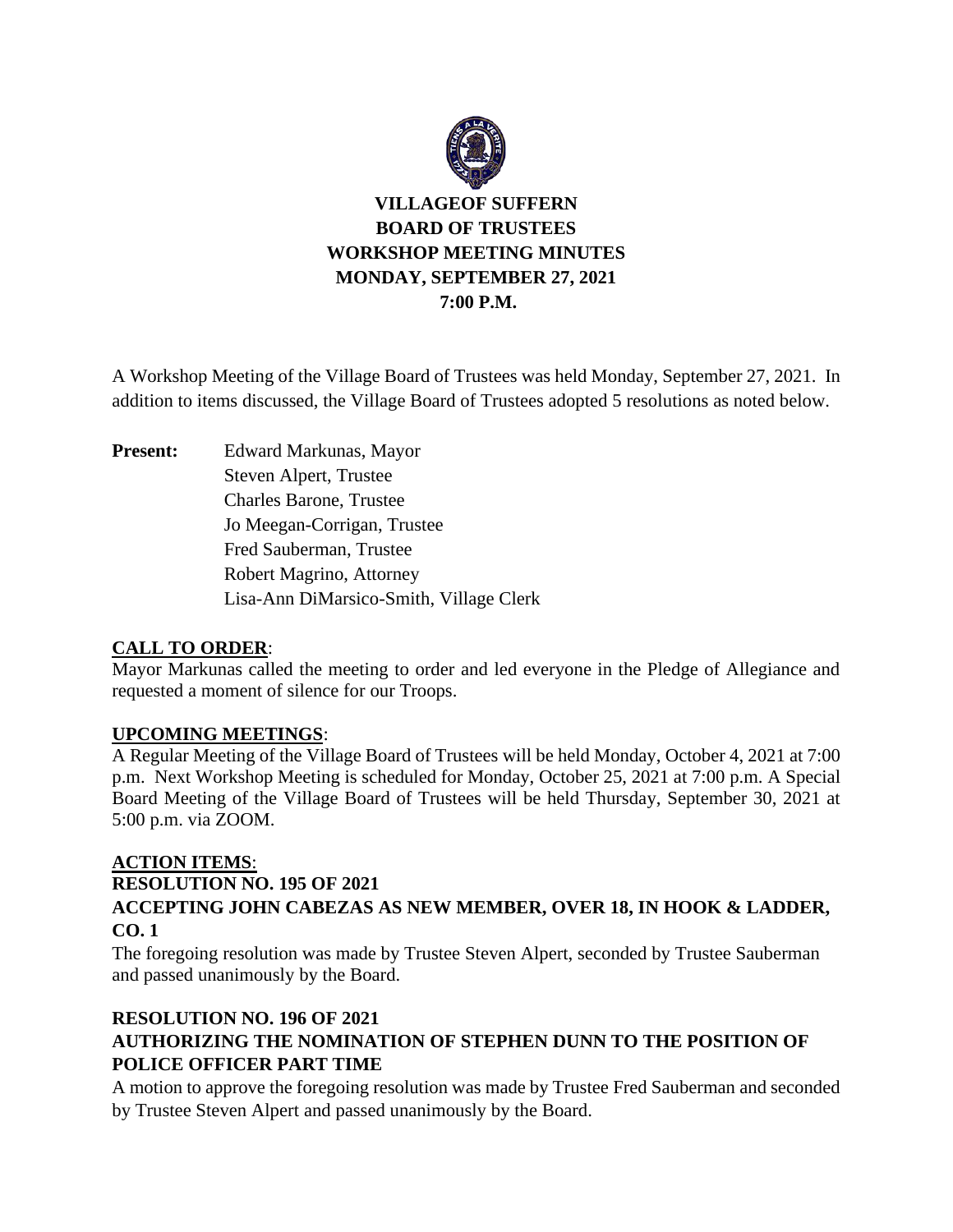## **RESOLUTION NO. 197 OF 2021 AUTHORIZE THE GENERAL CONSTRUCTION CONTRACT WITH TAM ENTERPRISES IN THE AMOUNT OF \$1,795,000.00 FOR THE GOSR PROJECT #NYCR 0255**

A motion to approve the foregoing resolution was made by Trustee Jo Meegan-Corrigan and seconded by Trustee Charles Barone and passed unanimously by the Board.

### **RESOLUTION NO. 198 OF 2021**

## **AUTHORIZING THE AWARD OF THE ELECTRICAL CONTRACT WITH MEHL ELECTRIC AND COMMUNICATION COMPANY IN THE AMOUNT OF \$493,461.00 FOR THE GOSR PROJECT #NYCR 0255**

A motion to approve the foregoing resolution was made by Trustee Fred Sauberman and seconded by Trustee Jo Meegan-Corrigan and passed unanimously by the Board.

### **RESOLUTION NO. 199 OF 2021 AUTHORIZING PAYMENT NO. 2 TO COPPOLA SERVICES, INC., FOR THE WWTPUPGRADE PROJECT – CONTRACT 1G IN THE AMOUNT OF \$326,470.92**

The foregoing resolution was made by Trustee Steven Alpert, seconded by Trustee Jo Meegan-Corrigan and passed unanimously by the Board.

### **DEPARTMENTAL UPDATES:**

Department Heads provided verbal updates as outline below:

### **FIRE DEPARTMENT**

• **RESOLUTION** – Noted above

### **POLICE DEPARTMENT**

- Update Provided stats on the number of service calls
- Suffern Street Fair Police Department had a booth gave out candy, t-shirts and mugs. Dare cars were displayed. Dare hockey is underway and Opening day is Friday, October 1, 2021. Many officers have volunteered to coach.
- Asked consideration of the Board to donate 1 of the recently declared surplus vehicles to the Rockland Police Academy.
- Asked consideration of the Board to utilize Arpa funds to purchase 2 additional Police vehicles in addition to the 1 previously approved in the budget.
- **RESOLUTIONS** Noted above

### **CULTURE AND RECREATION**

- Suffern Day is October  $1<sup>st</sup>$  at 11 a.m.
- Provided updates on the events that will be approaching within the next few weeks in the Village. Please visit Suffernny.gov for more information.